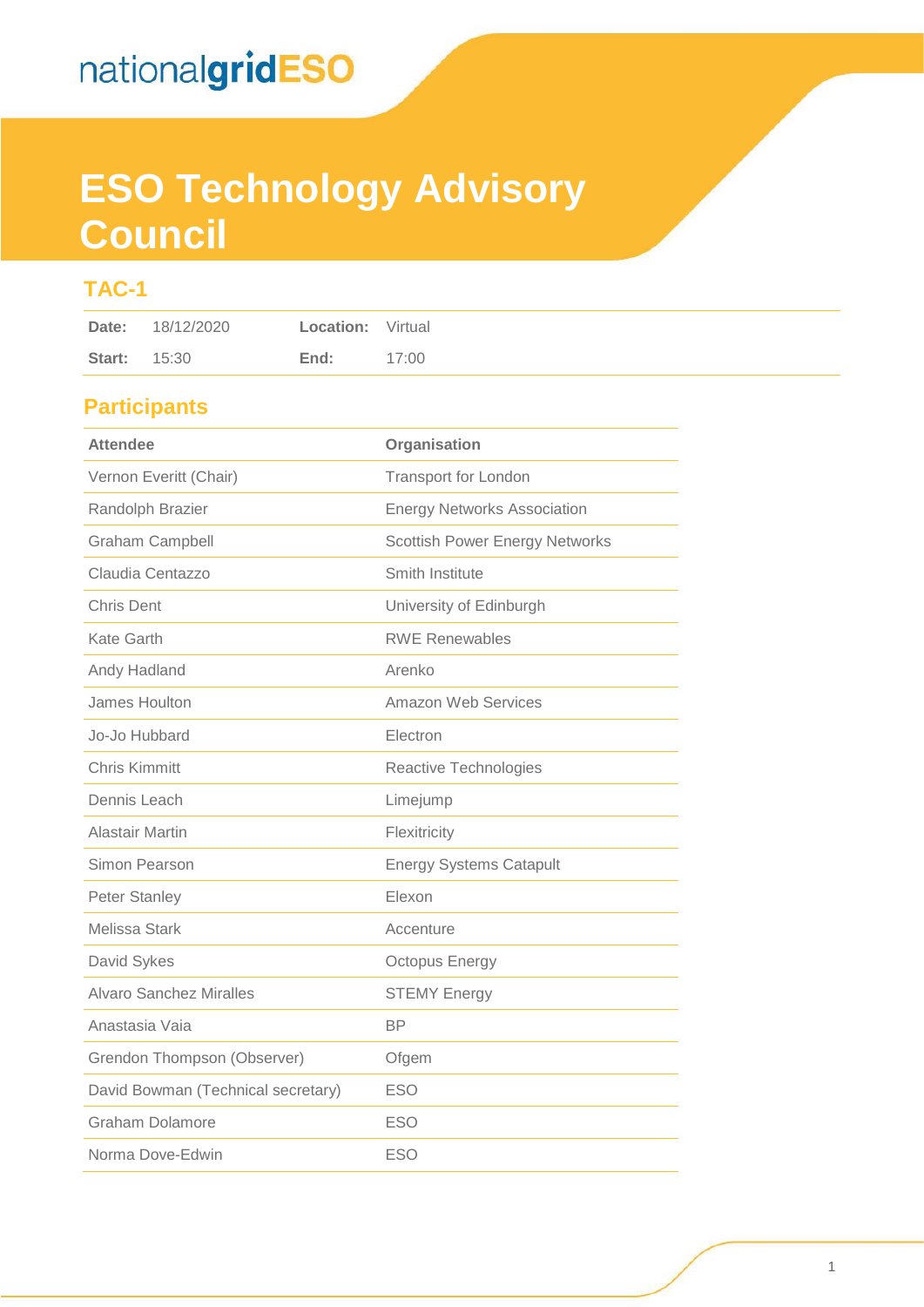## nationalgridESO

| Colm Murphy       | ESO |
|-------------------|-----|
| Fintan Slye       | ESO |
| <b>Gary White</b> | ESO |

### **Apologies**

| <b>Attendee</b>         | Organisation                |
|-------------------------|-----------------------------|
| Teodora Kaneva          | <b>TechUK</b>               |
| Ulrika Wising           | <b>Shell New Energies</b>   |
| Judith Ward             | <b>Sustainability First</b> |
| <b>Pirvinder Bansel</b> | <b>ESO</b>                  |

## **Agenda**

### **#**

| ₩             |                                          |
|---------------|------------------------------------------|
| 1.            | Welcome from Fintan Slye – Director, ESO |
| $\mathcal{P}$ | Welcome from Vernon Everitt - Chair      |
| 3.            | Member Introductions                     |
| 4.            | Terms of reference and ways of working   |
| 5.            | Forward look of topics                   |
| 6             |                                          |

### **Discussion and details**

### # Topics discussed

The chair opened the meeting and welcomed everyone to the inaugural meeting of the Technology Advisory Council (TAC)

### **1. Welcome from Fintan Slye – Director, ESO**

- Fintan opened by saying that this is a hugely symbolic day for the ESO, noting that it had been the ESO's ambition to convene this group for some time. The group can be hugely influential in helping the ESO deliver its RIIO-2 transformational plan.
- He emphasised the importance of transparency and co-creation. A key success measure is that the group can see their input in how the ESO operates in the future.
- Fintan thanked the chair and all members for their participation.

### **2. Welcome from Vernon Everitt - Chair**

- The chair thanked Fintan for his opening remarks.
- He asked people to be fearless, frank and respectful in providing input.
- **3. Member introductions**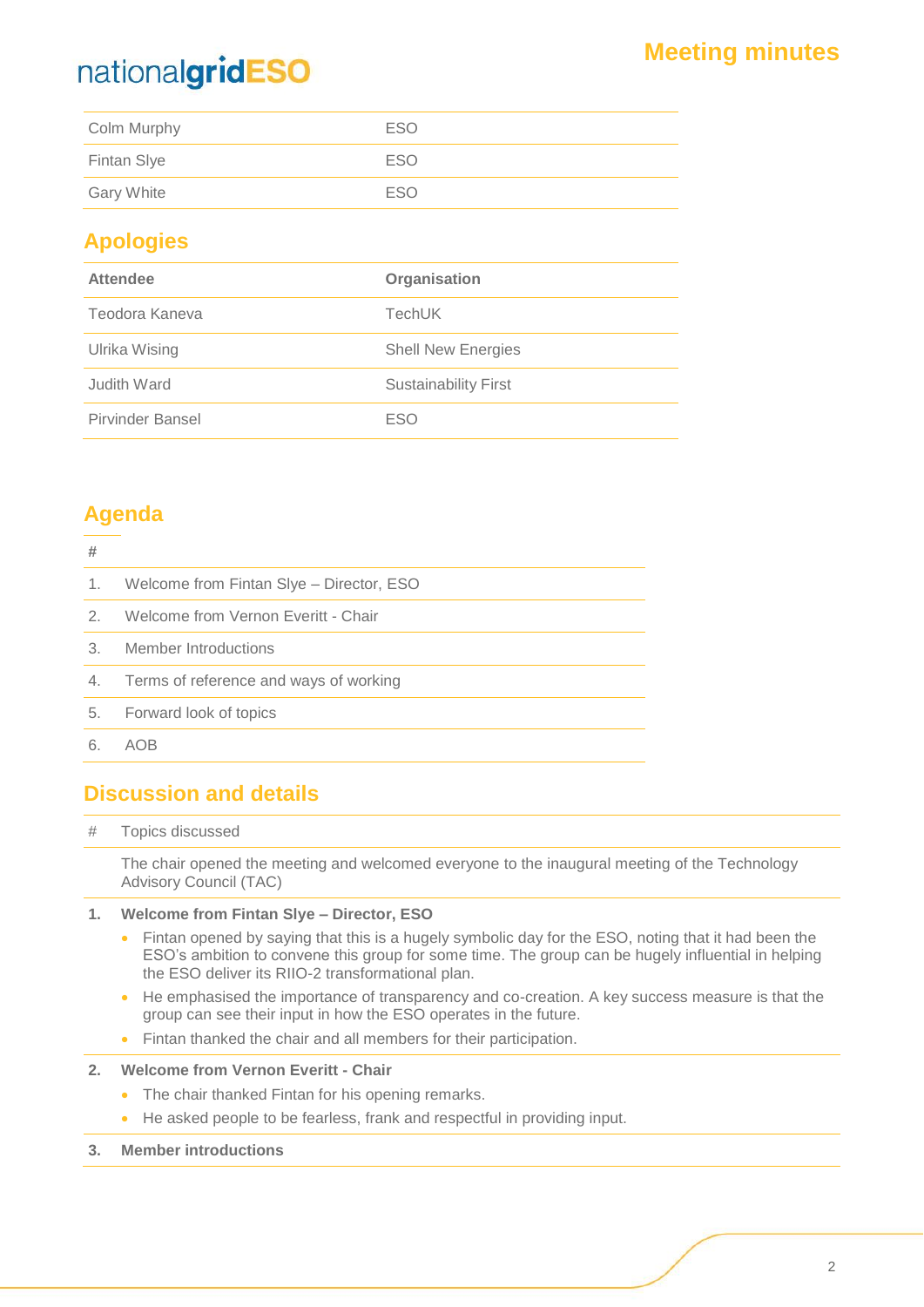## **Meeting minutes**

## nationalgridESO

- The members of the TAC introduced themselves and set out their hopes and expectations for the group. Key themes included:
	- Using technology and automation to develop open, efficient and effective markets, establishing these quicker than in the past.
	- Helping the ESO deliver IT projects faster and setting an example for other companies to follow.
	- Using technology to open up innovation and explore the art of the possible.
	- Holding the ESO to account for its significant RIIO-2 investment and ensuring this is delivered quickly.
	- Turning the ESO transformational roadmaps into reality and developing the route to a zerocarbon energy system whilst continuing to ensure safe and reliable system operation.
	- Collaborating, learning from others and utilising external and worldwide best practice.
	- Aligning work on the energy transition between organisations.
	- Ensuring all parties play their part in achieving zero-carbon operation.
	- Developing the appropriate human-machine balance for decision making.
	- Building a skills partnership with academia.
	- Realising the potential of data driven insight and decision making.
- Ofgem said that it would act as an interested observer at first and then move to an as required attendance. It hopes the TAC can act as a critical friend to the ESO, help develop the technology and infrastructure needed for zero-carbon operation and drive an improvement in ESO IT delivery.
- The ESO representatives introduced themselves. Key asks of the group are to shape and challenge the ESO's proposals, ask "have you thought of?" questions and ensure the ESO is being transparent.

#### **4. Terms of reference and ways of working**

*Culture and ways of working*

- The group agreed that discussions should be under the Chatham House Rule (no direct attribution of views) to allow a safe space for discussion. Anonymised minutes will be published on the ESO's website.
- The chair summarised the expectations of group members. This includes that members represent their sectors rather than organisations, and that members should review the pre-read and minutes before and after meetings.

*Terms of reference*

- The terms of reference were circulated in the pre-read. Comments are appreciated ahead of the next meeting.
- A member asked the process for reviewing material and feeding in thoughts. The chair said that to get the group going, it was likely that there would be meetings in January or February before they move to a quarterly cadence. The chair highlighted it was important that thoughts were not saved up for the meetings to prevent them becoming bottlenecks. Instead a way should be sought to allow the group to become a community that provides input in real time. The chair and the ESO will discuss this and update members in due course. The ESO said that they do not have pre-conceived ideas of how group should operate and that the ESO wanted their relationship with the group to be light touch.

#### *Non-disclosure agreements and managing conflicts of interest*

- The non-disclosure agreement and declaration of business interests form was circulated in the preread. Comments are appreciated ahead of the next meeting. The ESO will confirm arrangements for signing the form.
- One member asked if the information presented today was confidential and if members could opt-out of participation on certain topics. The ESO confirmed the material from this meeting is not confidential and that if members felt it was appropriate they opted out of discussions they could do so.

*Template for ESO papers*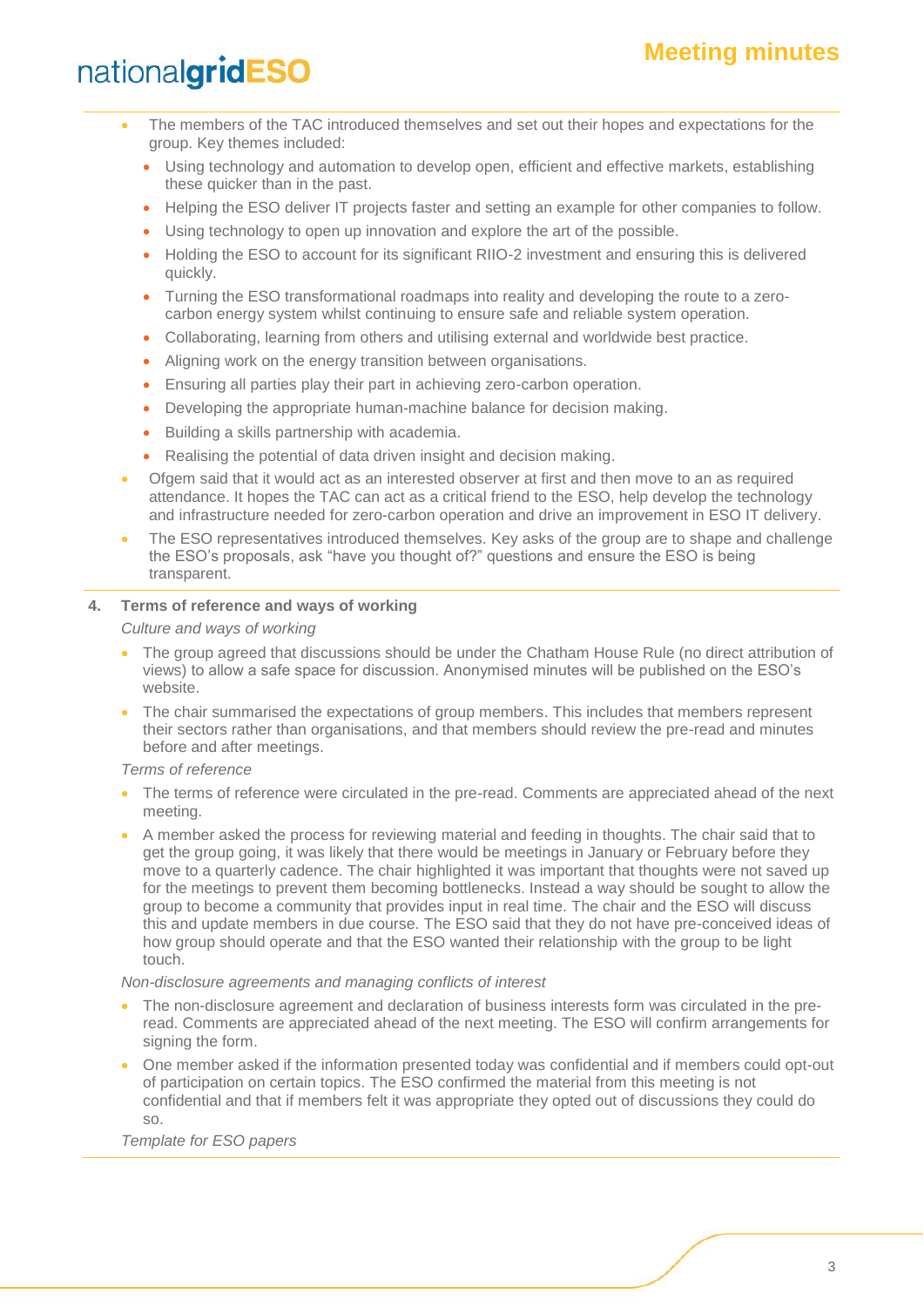## nationalgridESO

• This was circulated in the pre-read and was agreed by the group. The ESO said that suggestions on other ways of presenting topics are welcome.

*Format for discussion of ESO papers*

- This was circulated in the pre-read and was agreed by the group.
- Several members suggested setting up a collaboration site to allow review of material and the ability to see other member's comments, but without it becoming a protracted or off-topic discussion. The ESO confirmed they would create a collaboration site. A member highlighted that it was important that appropriate time was given in meetings for the ESO to present their material to ensure it is understood.

*Action log*

This was circulated in the pre-read and was agreed by the group.

**5. Topics for future meetings**

- The ESO presented on potential future topics for the group to discuss, including on strategic transformation, digitalisation and product development. An indicative schedule was also presented.
- It was agreed that a topic should be found that allows the group to work through it in detail and have substantive discussions. This will also help with the ways of working and how the group operates. The ESO agreed to consider this.
- The ESO will consider the appropriate agenda items for the next meeting.
- The chair highlighted the collective experience and enthusiasm of the group and felt it could do extraordinary things.

**6. AOB**

- A member suggested using Mentimeter to help define topics they will meet with the ESO to discuss this.
- The date for the next meeting will be confirmed as soon as possible, and it was agreed to create an annual calendar so dates can be booked in.
- The ESO will confirm arrangements for signing the NDA and COI forms.
- It was stated that is important that the group gets into the detail of scrutinising the ESO's plans to avoid the interaction with the group being a "tell" by the ESO. The chair said that it would be taken on a subject-by-subject basis as appropriate.

The chair closed the meeting by thanking members for joining the Technology Advisory Council and wishing everyone a relaxing Christmas.

### **Decision Log**

Note – this document contains current decisions and a rolling history of decisions. The complete log may be found in:

<https://nationalgridplc.sharepoint.com/sites/GRP-UK-National-Control-ESO-Technology-Advisory-Council>

### Decisions: Made at last meeting

| ID | <b>Description</b>                                                                  | Owner      | Date   |
|----|-------------------------------------------------------------------------------------|------------|--------|
|    | Minutes to be held under the Chatham House Rule and<br>anonymised minutes published | All        | ERSG-1 |
| 2  | Template for ESO papers, as presented at ERSG-1                                     | <b>ESO</b> | ERSG-1 |
| 3  | Format for discussion of ESO papers, as discussed at ERSG-1                         | All        | ERSG-1 |
| 4  | Action Log, as presented at ERSG-1                                                  | ESO        | ERSG-1 |